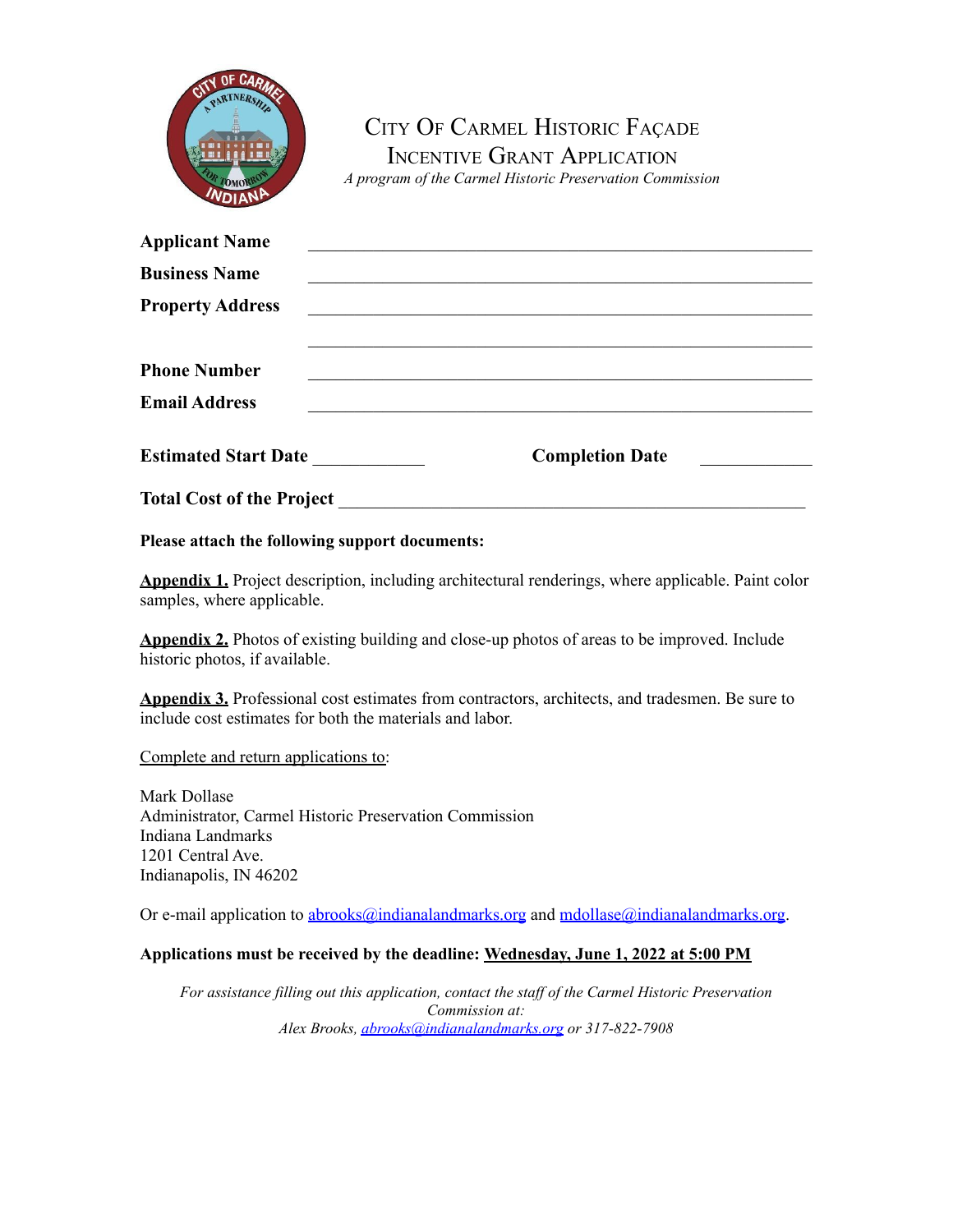### **Introduction**

The Carmel Historic Preservation Commission was created by ordinance of the Carmel City Council in 2011, with the responsibility of surveying, planning for, and establishing historic districts within the City of Carmel. The purpose of establishing historic districts is to safeguard the heritage of the City by preserving areas that reflect elements of its cultural, social, economic, political, engineering, and architectural history.

### **Purpose**

This packet contains information about the Historic Façade Incentive Grant administered by the City of Carmel Historic Preservation Commission. The purpose of this program is to make exterior improvements to historic properties within the City of Carmel. Historic Façade Grants will be matched with private investments to assist owners in restoring the appearance of their buildings.

### **Eligible Properties**

Properties must be determined to be a historic resource within the City of Carmel. The property is not required to be owner-occupied, but the applicant must be the owner of record. Historic resources eligible for the Historic Façade Incentive Grant fall into two categories:

- Properties designated within local historic or conservation districts are eligible for a grant for 50% reimbursement of total approved project costs up to a maximum of \$10,000 per building (>\$20,000 total project cost).
- Properties identified within the 2014 Carmel Historic Architecture Survey are eligible for a grant for 25% reimbursement of total approved project costs up to a maximum of \$5,000 per building (>\$20,000 total project cost).

#### **Funding**

The program has been funded by the City of Carmel and will be administered by the Carmel Historic Preservation Commission. All funds awarded require a minimum matching dollar for dollar expenditure by the owner. Funds spent before grant approval are not eligible as matching funds. Applicants can apply for funding for their building each year, as long as their previous CHPC-funded projects have been closed out.

#### **Program Criteria**

- Priority will be given to buildings located within designated historic or conservation districts; however, the Historic Preservation Commission has the discretion to grant funds to other significant buildings if the need of improvements and benefit to the community is deemed to be substantial.
- The project should be a "substantial" rehabilitation of the historic resource with permanent aesthetic exterior improvements.
- Applicants must obtain one to two cost estimates for all eligible improvements for which funding is being requested, depending on the type of project. Bids must be made from the same scope of work by each contractor. Projects that are approved for funding will be based on the lowest and most qualified bids; however, applicants may select any of the submitted bidders to construct eligible improvements if the applicants choose to pay 100% of costs above 50% of the lowest qualified bid.
- Applicants are responsible for obtaining any local and/or state permits.
- All projects must comply with local and state ordinances and codes as well as follow the Secretary of the Interior's Standards for the Treatment of Historic Properties (these Standards can be accessed here):

<https://www.nps.gov/tps/standards/treatment-guidelines-2017.pdf>.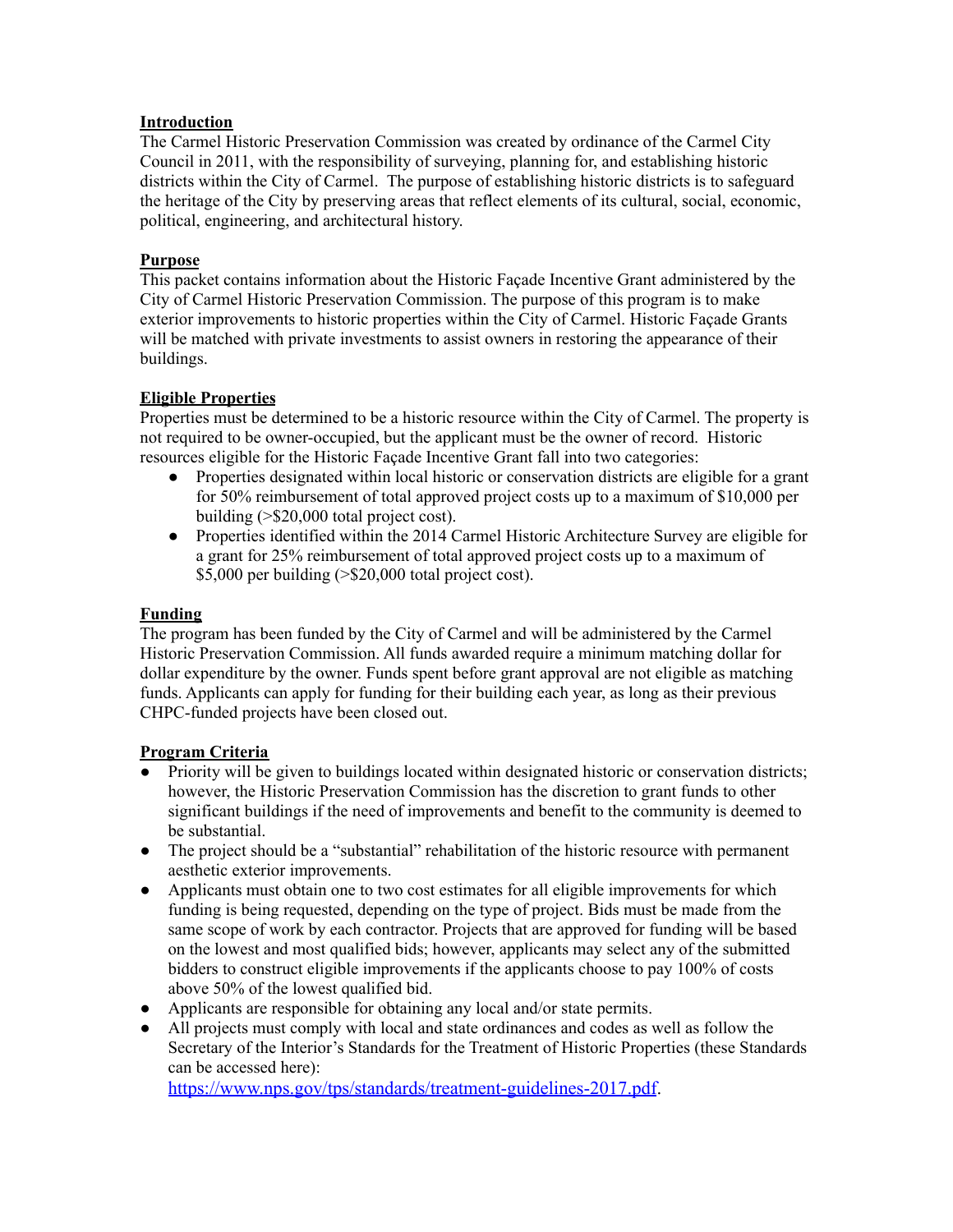• Construction documents should be prepared by an architect, design consultant, or contractor, preferably with experience in the building restoration field and shall be submitted prior to commencement of work.

### **Eligible Activities**

- Window repair or replacement windows that match what is historically represented (i.e.: wood windows where there were originally wood windows).
- Wood details and/or siding repair or selected replacement in-kind of siding.
- Masonry repair.
- Painting or cleaning.
- Cornices, entrances, doors, decorative details, or awnings.
- Lighting, signs, window display areas which meet local codes.
- Other activities that restore the original exterior architecture.
- Architectural fees associated with the façade improvements.
- Exterior restoration of rear and side façades under special circumstances. Such circumstances may include but are not limited to, rear or side façades which are exposed to public right-of-way, have visual impact on the public view shed or are integral to the rehabilitation of the structure.
- Roof work when façade work is included in the request and performed concurrently.
- Structure reinforcement necessary to restore the façade(s) and/or roof.
- Activities that will relocate a historic property to a new site to prevent demolition, including house moving costs.

### **Ineligible Activities**

- Interior work
- Activities not visible from the public right-of-way, unless it is a necessary component of façade work.
- Activities inconsistent with the Secretary of the Interior's Standards for the Treatment of Historic Properties.
- Entire siding replacement.
- Backlit or internally illuminated awnings.
- Demolition or acquisition of property.
- Building permit fees.
- Sidewalks or paving.
- Repair or creation of features not consistent with original architecture.
- Landscaping.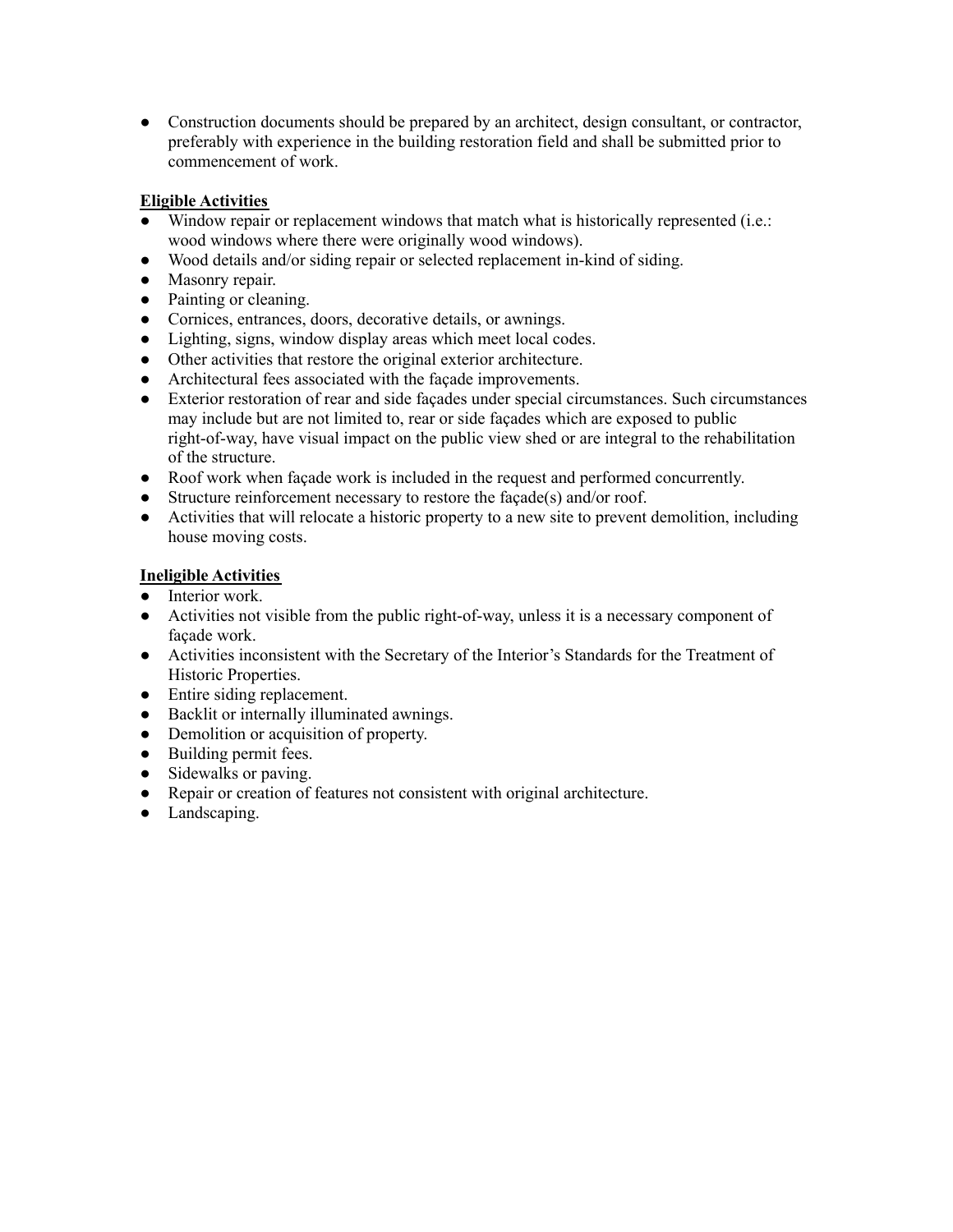## **Application Procedures**

- Prior to submitting an application, building owner shall contact the Carmel Historic Preservation Commission staff to discuss the proposed project and whether or not it meets the grant criteria. Staff will determine whether or not a pre-application on-site meeting will be appropriate and advise applicant on details of the Commission's review.
- Received grant applications are copied and distributed to members of the Carmel Historic Preservation Commission (CHPC) for review. The CHPC may desire to inspect the property and/or meet with the applicant to discuss the proposed project.
- Prior approval of the Historic Preservation Commission is necessary. You must submit a Certificate of Appropriateness application if the property is located in a designated local historic or conservation district. No work that has already been started will be eligible for funding through this grant.
- CHPC reviews and discusses the application at its regularly scheduled monthly meeting (the second Thursday of each month in the Carmel City Hall Caucus Room). It is in the best interest of the applicant to attend the CHPC meeting to answer questions the CHPC may have. If the application is denied, the applicant may revise the project and apply again if necessary.
- Projects must be completed within 18 months of approval. After 18 months, the applicant must re-apply for funds with no guarantee. Extensions may be granted on a case-by-case basis.
- Whenever possible, local (Hamilton County) contractors, materials, and tradesmen should be used for the work. Contractors, electricians, and other tradesmen should all be licensed in their fields.
- Upon completion of work, all receipts must be presented and a staff member from the Historic Preservation Commission must inspect the completed before disbursement of funds.
- No funding will be provided for work that deviates from the approved application, if the changes were not submitted and approved by the Historic Preservation Commission.
- The applicant must obtain all required building permits from the City of Carmel.
- Applicants must complete the attached form with the listed supporting documents.

### **Payment**

For grant awards, a single payment is made upon completion of the project to the project applicant (building owner). The applicant must match the grant with personal funding. To receive the grant funds the applicant must:

- Notify the CHPC that the project has been completed. The project must be completed within 18 months of the award notification.
- Present evidence (invoices and paid receipts) to the CHPC that the total project costs have been paid. Submit a W-9 form to CHPC staff.
- Allow a CHPC staff member to inspect the completed project through a site visit.
- If the above conditions are met, the CHPC will certify to the Carmel Clerk-Treasurer that the completed project has been approved. Copies of paid receipts and invoices will be kept on permanent file.
- The CHPC will sign and submit a claim form to the Carmel Clerk-Treasurer for payment of the approved grant.
- CHPC will only distribute grant funds to the building owner, not directly to contractors or other project personnel.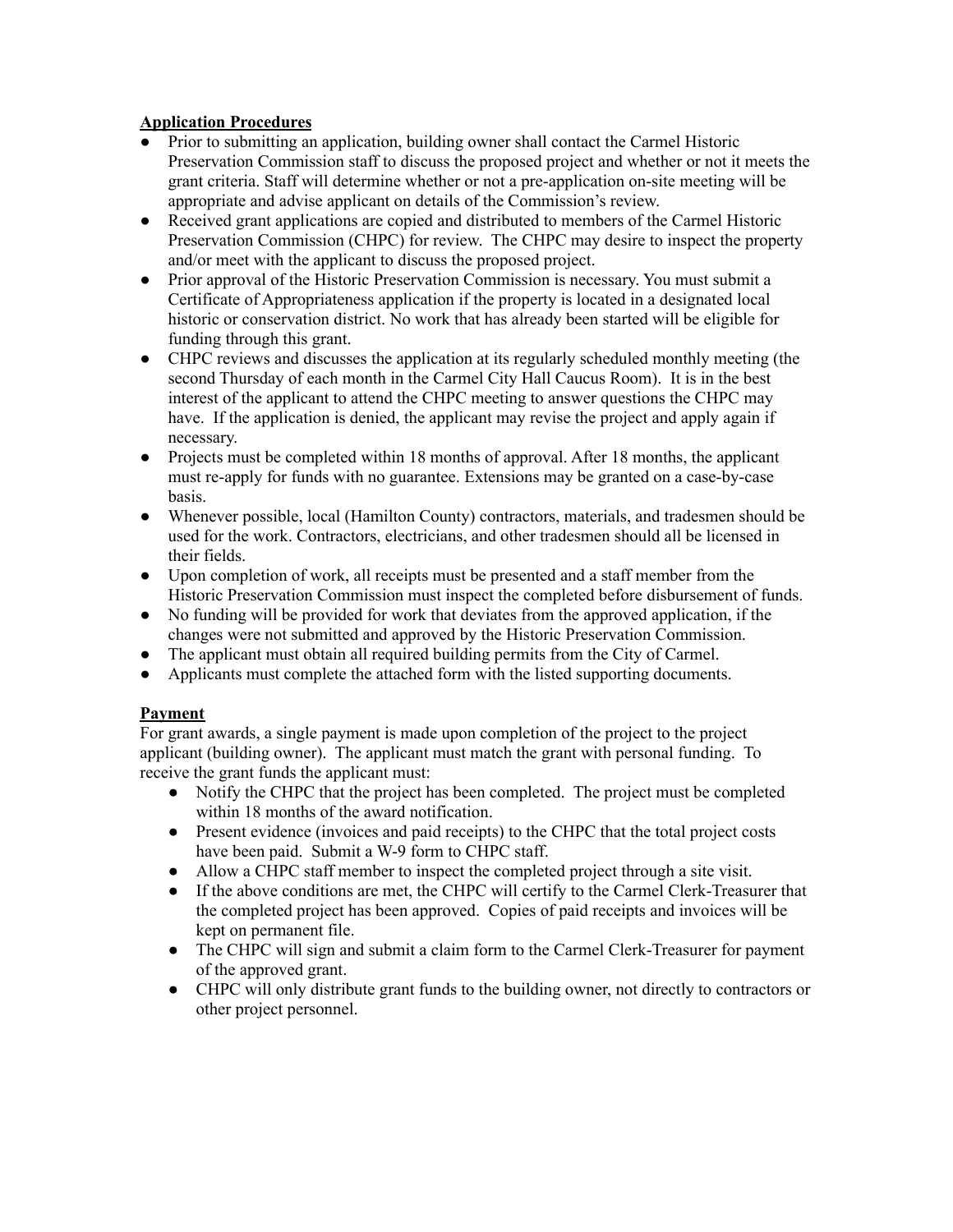# **APPLICATION CHECKLIST**

(Check items where applicable)

# **General:**

| Application                                        |
|----------------------------------------------------|
| Current photographs of the property to be improved |
| Historic images (if available)                     |
| Written description of proposed improvements       |

## **Major Façade Alterations:**

- Provide a rendering of major changes, including paint and awning colors, where applicable
- Submit architectural renderings, if applicable
- **EXECUTE:** Submit written estimates from a minimum of two contractors

# **Paint:**

| Provide samples of the colors chosen and mark which color will be the |
|-----------------------------------------------------------------------|
| body color and which will be the accent colors                        |
| Note where each color will be used                                    |
| Submit written estimates from a minimum of two painters               |

# **Exterior Details:**

- **EXECUTE:** Details (such as wood cornice) and proposed work
- **EXECUTE:** Product information (materials used)
- Masonry repointing/repair specifications (mortar mix, color of mortar)

# **Windows:**

- **Product information**
- \_\_\_\_\_\_\_\_\_ Materials used